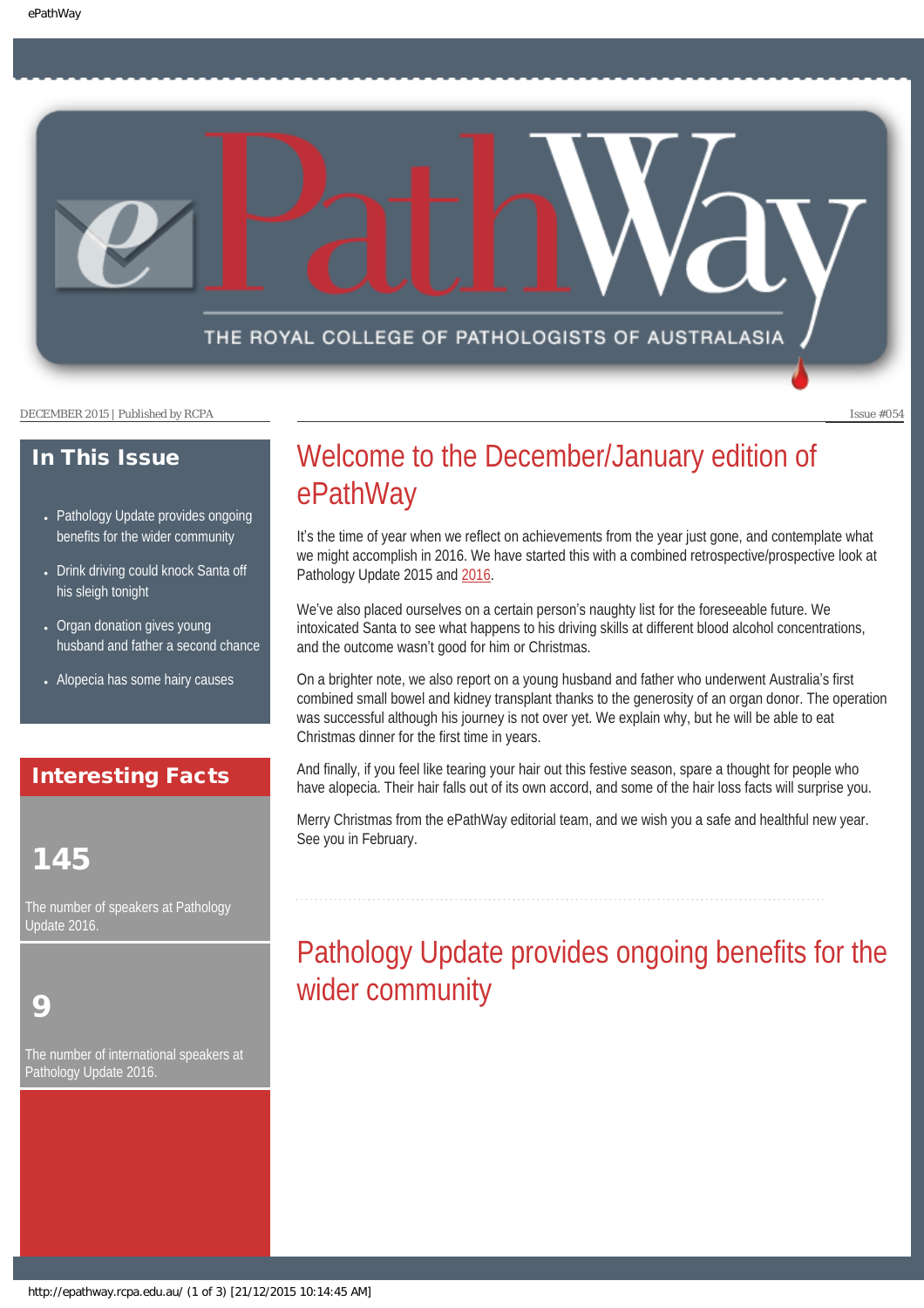## 153

The number of posters accepted for the Roche Scientific Poster Display.

*Source: RCPA*

## Important Message

has an important message for you. [Click to](http://epathway.rcpa.edu.au/notice.html)  [see the message!](http://epathway.rcpa.edu.au/notice.html)

## Suggest to a friend

Know someone who might be interested in this website? Why not [suggest the website](mailto:?Subject=I%20think%20you%20should%20read%20this%20Newsletter=
http://epathway.rcpa.edu.au/index.html) to them.

## Previous Editions

Did you miss something from last month? You can view our [previous editions](#page-3-0) at any time.

## <span id="page-1-0"></span>Subscribe Now!

Subscription is easy! Simply fill in our [subscription form](http://epathway.rcpa.edu.au/subscription.html).

## Links

[RCPA Manual](http://rcpamanual.edu.au/)

[Lab Tests Online](http://www.labtestsonline.org.au/)

[Know Pathology Know Healthcare](http://knowpathology.com.au/)



# A Diamond Date

In February every year, hundreds of pathologists and scientists attend what appears to be "secret pathologists' and scientists' business" during Pathology Update. In some ways it is a closed shop, but only because of the high level information shared amongst these experts. The upside is these conferences produce valuable outputs for the wider community.

[read more »](#page-5-0)

# Drink driving could knock Santa off his sleigh tonight

It's party season and you might be looking forward to relaxing in good company and perhaps enjoying a glass of wine or two … or three … and then maybe one for the road. Social drinking increases at this time of year, so we've 'given' Santa some sparkling wine $\mathbb{Z}$  to see what happens to his driving skills once he has a few glasses under his belt.

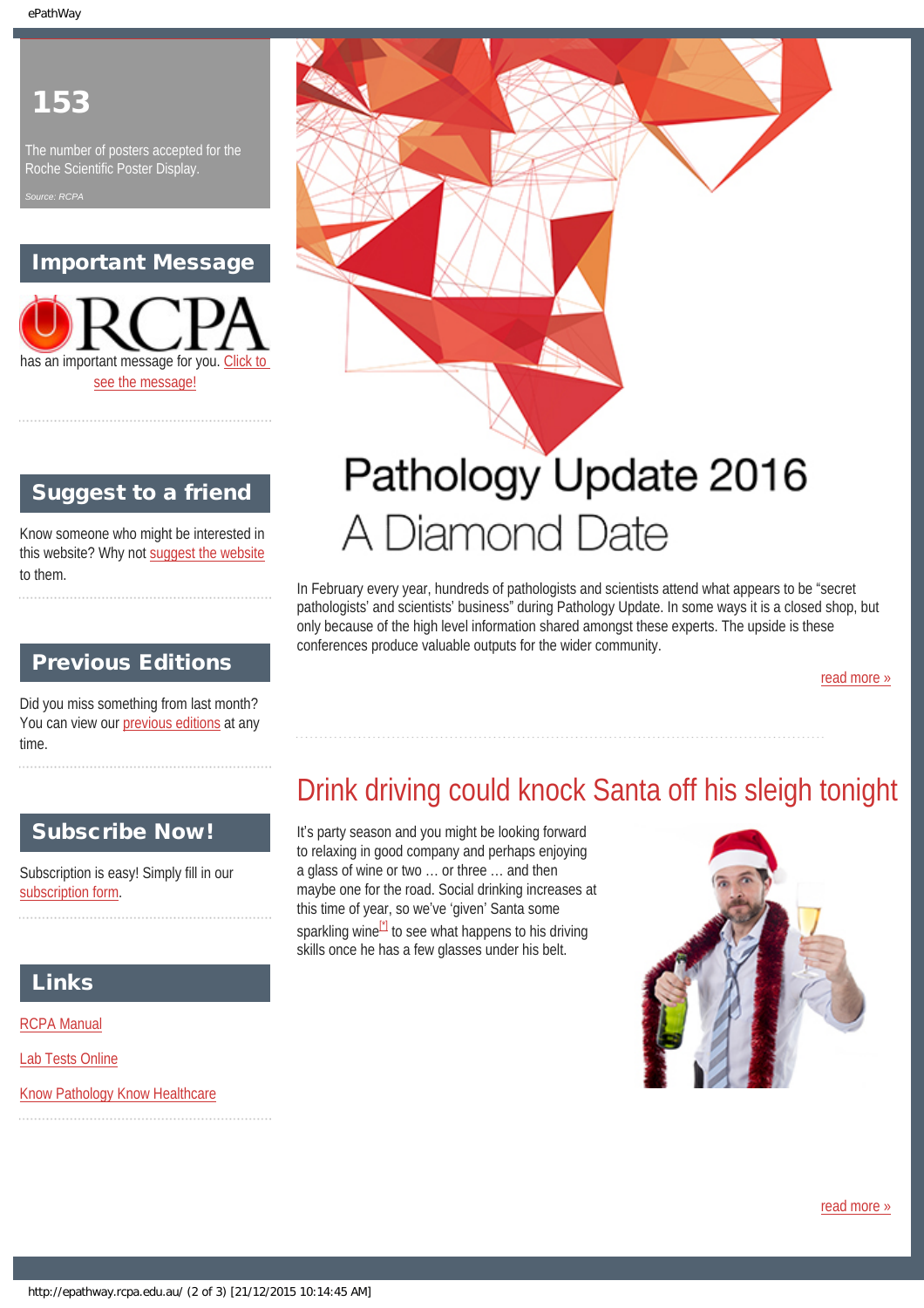# <span id="page-2-0"></span>Organ donation gives young husband and father a second chance

Tim Boyle made medical history when he underwent Australia's first combined small bowel and kidney transplant earlier this year. The operation was successful but his journey is not over yet. Weekly biopsies are required to watch for signs of infection and rejection to ensure they are identified and dealt with as soon as possible.



[read more »](#page-9-0)

## <span id="page-2-1"></span>Alopecia has some hairy causes

If you feel like 'tearing your hair out' during the festive season, spare a thought for people diagnosed with alopecia. They have a medical condition characterised by hair falling out of its own accord from anywhere hair grows on their body, including their head.



[read more »](#page-11-0)

#### Copyright © 2015 The Royal College of Pathologists of Australasia

RCPA - Durham Hall - 207 Albion St Surry Hills NSW 2010 AUSTRALIA | (+61) 2 8356 5858 | [www.rcpa.edu.au](https://www.rcpa.edu.au/)

[Privacy Policy](https://www.rcpa.edu.au/Privacy-Policy.aspx) | [Legal](https://www.rcpa.edu.au/Legal.aspx) | Disclaimer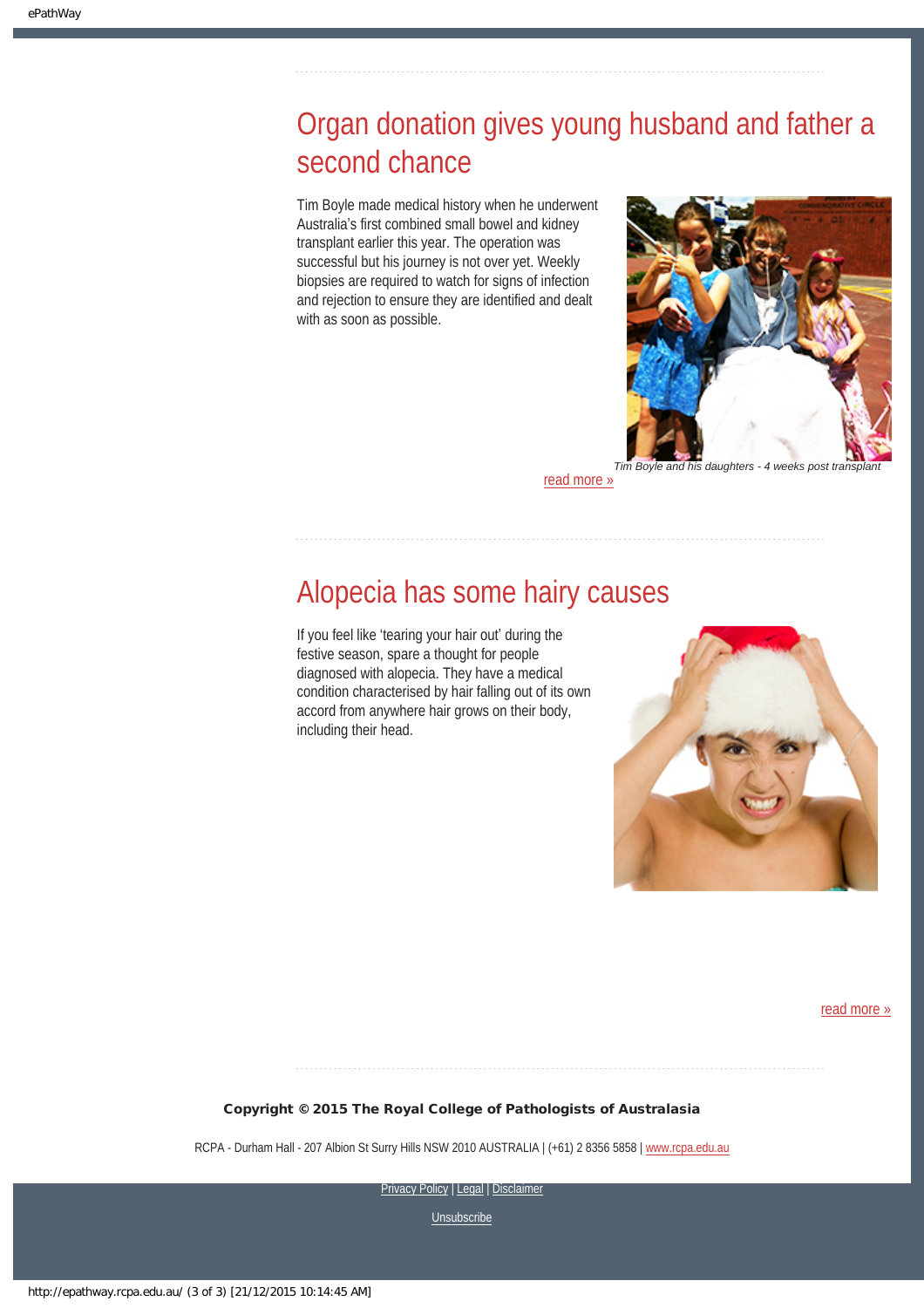<span id="page-3-0"></span>

Published by RCPA

## Previous Editions



#### IN THIS ISSUE

- Rock star and feted journalist add a personal touch to International Pathology Day celebration
- RCPA clarifies its position on vitamin B12 and folate testing
- 

## Welcome to the November edition of ePathWay



#### 2015

[044 - February 2015](http://epathway.rcpa.edu.au/previous/044_0215.pdf) [047 - May 2015](http://epathway.rcpa.edu.au/previous/047_0515.pdf) [050 - August 2015](http://epathway.rcpa.edu.au/previous/050_0815.pdf) [053 - November 2015](http://epathway.rcpa.edu.au/previous/053_1115.pdf) [045 - March 2015](http://epathway.rcpa.edu.au/previous/045_0315.pdf) [048 - June 2015](http://epathway.rcpa.edu.au/previous/048_0615.pdf) [051 - September 2015](http://epathway.rcpa.edu.au/previous/051_0915.pdf) [046 - April 2015](http://epathway.rcpa.edu.au/previous/046_0415.pdf) [049 - July 2015](http://epathway.rcpa.edu.au/previous/049_0715.pdf) [052 - October 2015](http://epathway.rcpa.edu.au/previous/052_1015.pdf)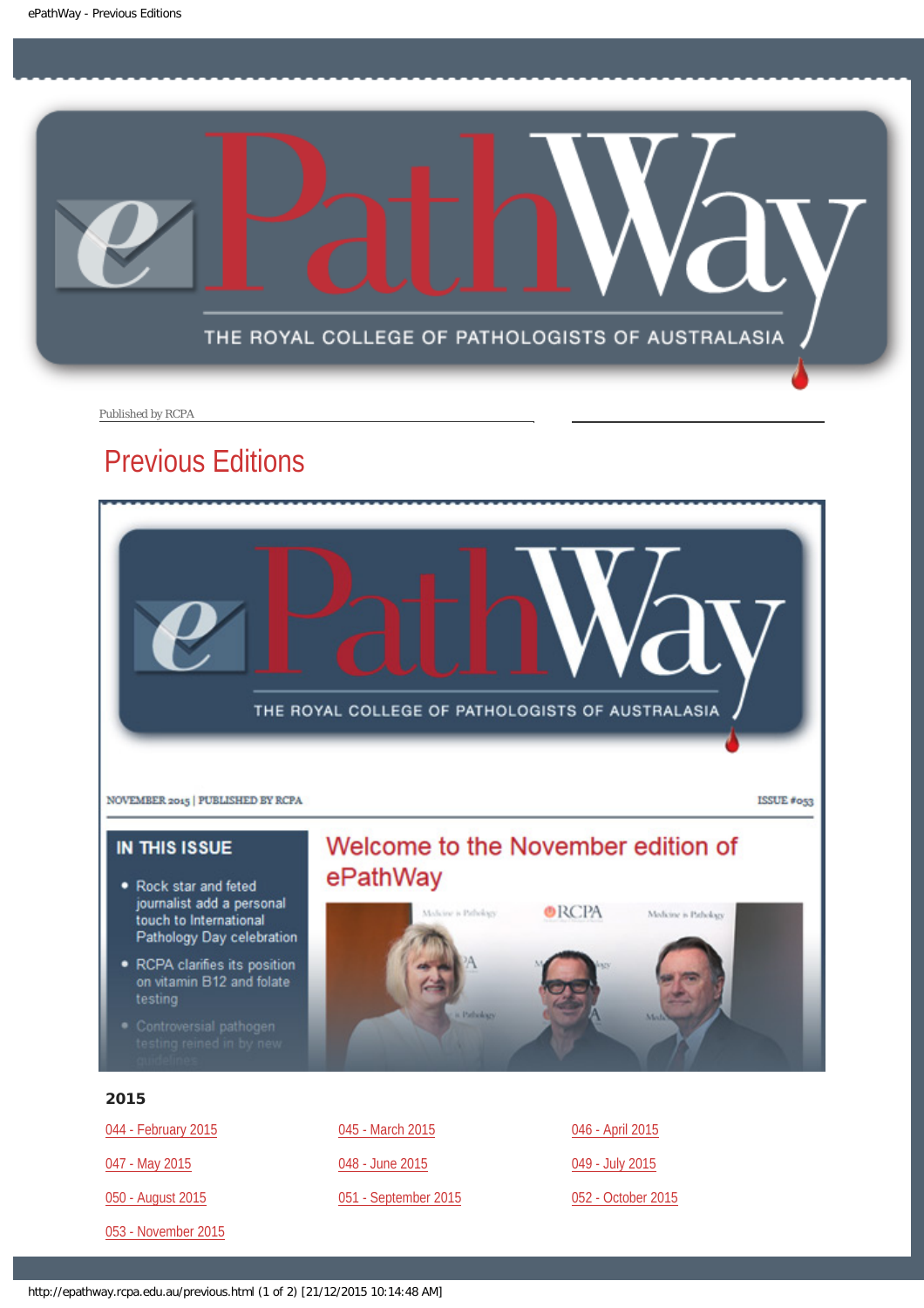#### 2014

| 033 - February 2014     | 034 - March 2014        | 035 - April 2014     |
|-------------------------|-------------------------|----------------------|
| 036 - May 2014          | 037 - June 2014         | 038 - July 2014      |
| 039 - August 2014       | 040 - September 2014    | 041 - October 2014   |
| 042 - November 2014     | 043 - Dec 2014/Jan 2015 |                      |
| 2013                    |                         |                      |
| 022 - February 2013     | 023 - March 2013        | 024 - April 2013     |
| 025 - May 2013          | 026 - June 2013         | 027 - July 2013      |
| 028 - August 2013       | 029 - September 2013    | 030 - October 2013   |
| 031 - November 2013     | 032 - Dec 2013/Jan 2014 |                      |
| 2012                    |                         |                      |
| 010 - Dec 2011/Jan 2012 | 011 - February 2012     | 012 - March 2012     |
| 013 - April 2012        | 014 - May 2012          | 015 - June 2012      |
| 016 - July 2012         | 017 - August 2012       | 018 - September 2012 |
| 019 - October 2012      | 020 - November 2012     | 021 - December 2012  |
| 2011                    |                         |                      |
| 001 - March 2011        | 002 - April 2011        | 003 - May 2011       |
| 004 - June 2011         | 005 - July 2011         | 006 - August 2011    |
| 007 - September 2011    | 008 - October 2011      | 009 - November 2011  |

[« Back to Home Page](http://epathway.rcpa.edu.au/index.html)

#### Copyright © 2015 The Royal College of Pathologists of Australasia

RCPA - Durham Hall - 207 Albion St Surry Hills NSW 2010 AUSTRALIA | (+61) 2 8356 5858 | [www.rcpa.edu.au](https://www.rcpa.edu.au/)

[Privacy Policy](https://www.rcpa.edu.au/Content-Library/Privacy.aspx) | [Legal](https://www.rcpa.edu.au/Legal.aspx) | Disclaimer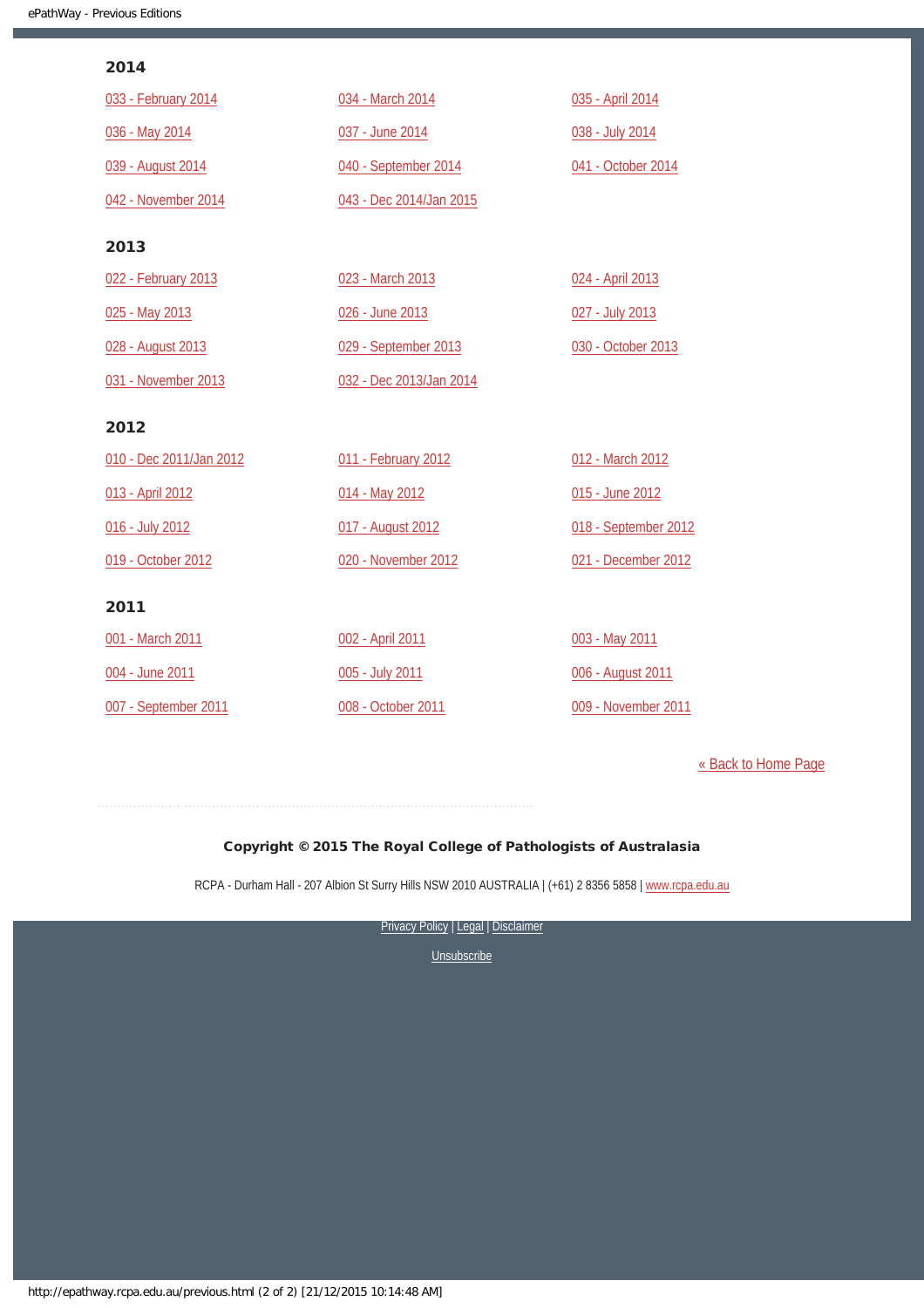<span id="page-5-0"></span>

# Pathology Update provides ongoing benefits for the wider community



In February every year, hundreds of pathologists and scientists attend what appears to be "secret pathologists' and scientists' business" during Pathology Update. In some ways it is a closed shop, but only because of the high level information shared amongst these experts. The upside is these conferences produce valuable outputs for the wider community.

Pathology Update conferences are not small affairs. This year 1290 delegates from 18 countries, including Qatar, Bhutan and Israel, attended. They are also an annual launching pad for medical innovations and information.

One example is the set of new standards launched at Pathology Update 2015 that can be applied across clinical databases used in genetic testing. These standards ensure patients are in a position to make better-informed health decisions that may affect them, their children and potential offspring.

Unnecessary folate testing was also flagged as an issue in response to the number of low risk patients being tested at a cost of millions of dollars to taxpayers. The College subsequently released a [position statement](https://www.rcpa.edu.au/Library/College-Policies/Position-Statements/Vitamin-and-B12-Folate-Testing-Use-and-Interpret) in November clarifying the use and interpretation of vitamin B12 and folate testing for diagnosing and monitoring deficiency.

This is only a snapshot of what transpired at this year's conference and the subsequent benefits for the community. Pathology Update 2016 is shaping up to be outstanding as well.

Professor Ian Frazer will deliver the Eva Raik Plenary Lecture: *Immunotherapy for cancer: progress at a cost we can afford?*, and Professor Geo Lindeman will deliver the Innovations Plenary Lecture: *Understanding breast stem cells to get abreast of breast cancer*.

Nine international speakers are flying in to present lectures including: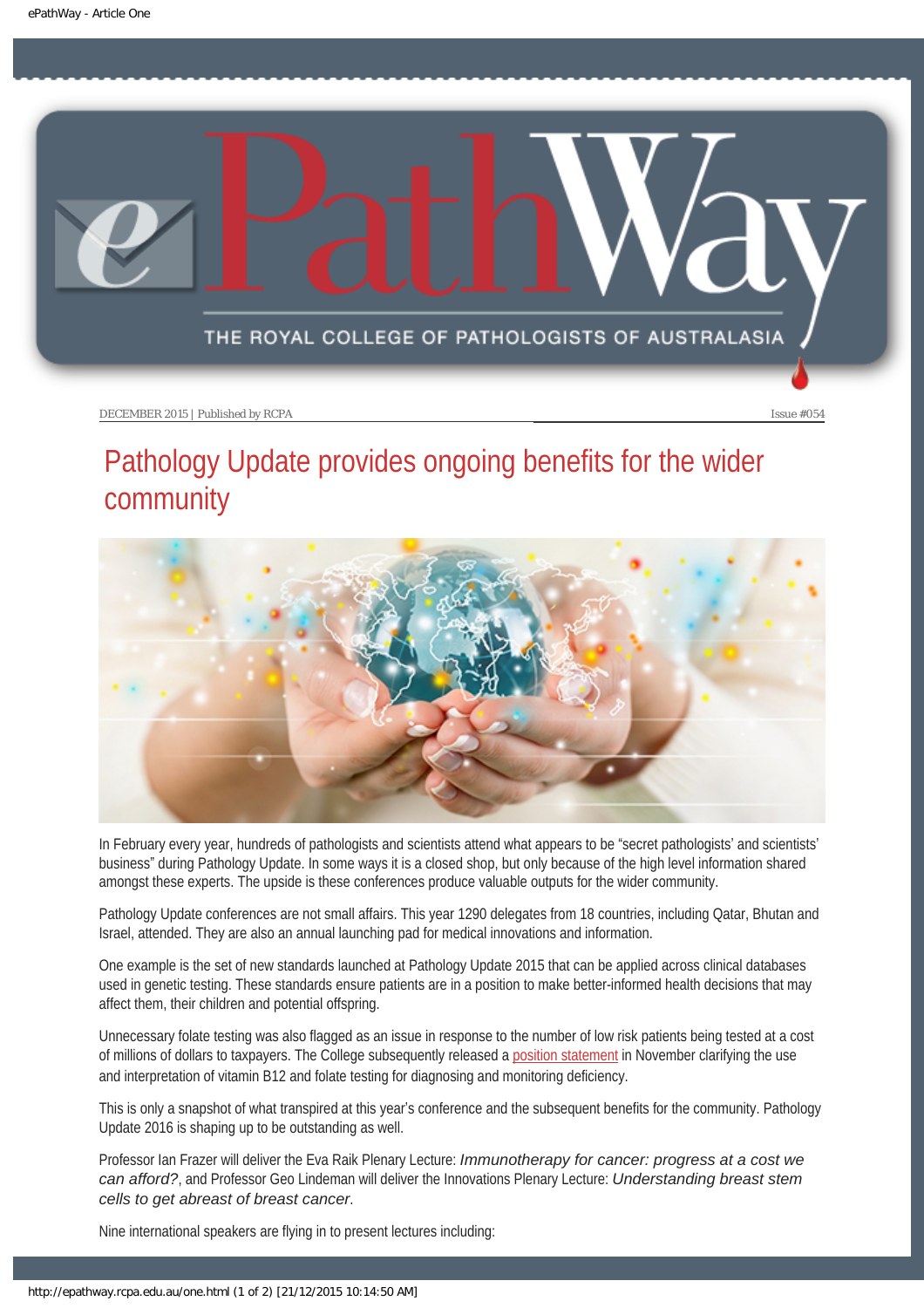- Professor Adam Bagg, Professor of Pathology and Laboratory Medicine at the University of Pennsylvania.
- Dr Kym Boycott, Medical Geneticist at the Children's Hospital of Eastern Ontario (CHEO) and Investigator at the CHEO Research Institute.
- Professor Rossa Chiu, Choh-Ming Li Professor of Chemical Pathology and Assistant Dean (Research) in the Faculty of Medicine at The Chinese University of Hong Kong.
- Dr Stephanie Dancer, Medical Microbiologist in NHS Lanarkshire and Editor-in-Chief of *Journal of Hospital Infection*.
- Professor Jonathan Kay, Clinical Informatics Director at NHS England and Professor of Health Informatics at City University London.
- Dr Joshua Milner, Senior Investigator at the Genetics and Pathogenesis of Allergy Section at the National Institute of Allergy and Infectious Diseases (NIAID) in Maryland, USA.

"All of these speakers are outstanding representatives for their disciplines and we are looking forward to their contribution to Pathology Update 2016," says Ms Eve Propper, Events and Sponsorship Manager for the RCPA.

Another attribute of Pathology Update is the unique opportunity for delegates to attend lectures outside of their specialty.

"Because all of the pathology disciplines are represented at the same venue at the same time, haematologists can sit in on genetics lectures, anatomical pathologists can attend chemical pathology lectures and so on. That's an important and distinctive aspect of this annual scientific meeting," explains Ms Propper.

At the end of each three-day Pathology Update conference, dozens of lectures have been delivered to hundreds of delegates. Trainee pathologists have met their examiners. New Fellows have been admitted to the College. Pathologists and scientists from all around the world have shared information and expertise in academic and social settings. And all of this ultimately translates into better diagnostic and healthcare outcomes for the wider community.

Pathology Update 2016: A Diamond Date. Friday 26 - Sunday 28 February 2016 Melbourne Convention Centre, South Wharf, Melbourne.

[« Back to Home Page](http://epathway.rcpa.edu.au/index.html)

#### Copyright © 2015 The Royal College of Pathologists of Australasia

RCPA - Durham Hall - 207 Albion St Surry Hills NSW 2010 AUSTRALIA | (+61) 2 8356 5858 | [www.rcpa.edu.au](https://www.rcpa.edu.au/)

[Privacy Policy](https://www.rcpa.edu.au/Content-Library/Privacy.aspx) | [Legal](https://www.rcpa.edu.au/Legal.aspx) | [Disclaimer](https://www.rcpa.edu.au/Disclaimer.aspx)  [Unsubscribe](http://epathway.rcpa.edu.au/subscription.html)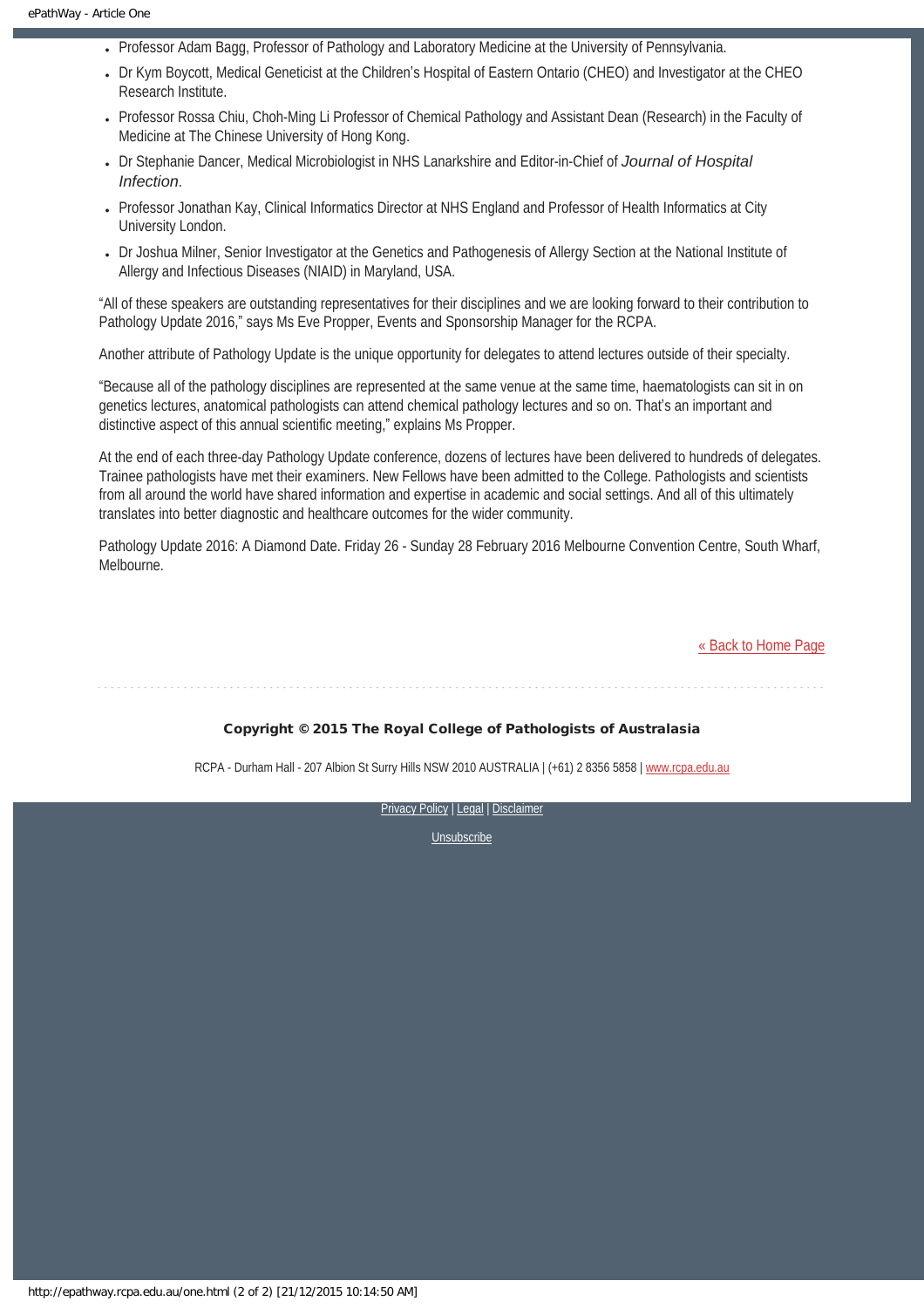<span id="page-7-0"></span>

# Drink driving could knock Santa off his sleigh tonight



It's party season and you might be looking forward to relaxing in good company and perhaps enjoying a glass of wine or two … or three … and then maybe one for the road. Social drinking increases at this time of year, so we've 'given' Santa some sparkling wine<sup>[1]</sup> to see what happens to his driving skills once he has a few glasses under his belt.

<span id="page-7-1"></span>But before we put Santa through his paces, let's revisit a few facts about alcohol. Associate Professor John Gall, Forensic Physician at the University of Melbourne, says alcohol is the most well investigated drug in existence. Its effects on the body are well documented, but he cautions the descriptions are still only guides because alcohol doesn't affect everyone in the same way at the same time.

"If I gave a person three standard alcoholic drinks now, and exactly the same drinks in three days time, and they drank them in exactly the same way, their blood alcohol concentration (BAC) would be different on the two occasions," he explains.

"This is because the BAC depends on a range of factors such as how full or empty the person's stomach was at the time, their physical build, their sex, if they have a stomach irritant or gastrointestinal problems, their emotional state and medications they might be taking."

Alcohol is actually a depressant drug that slows down the activity of the central nervous system, including the brain. It affects perception and motor skills. So let's give Santa a couple of glasses of sparkling wine to kick his rounds off on Christmas Eve and see what happens.

After his first two standard glasses, Santa's BAC is around 0.02%. At this level he is feeling relaxed but having trouble doing two tasks at the same time. That's not good news if you wanted him to give you a present *and* answer your thank you letter.

He then has another glass of bubbly, and that's put him at 0.05%. His coordination isn't as good, he's having difficulty steering the sleigh and he's feeling a bit drowsy. He also has impaired judgement so he has another couple of glasses of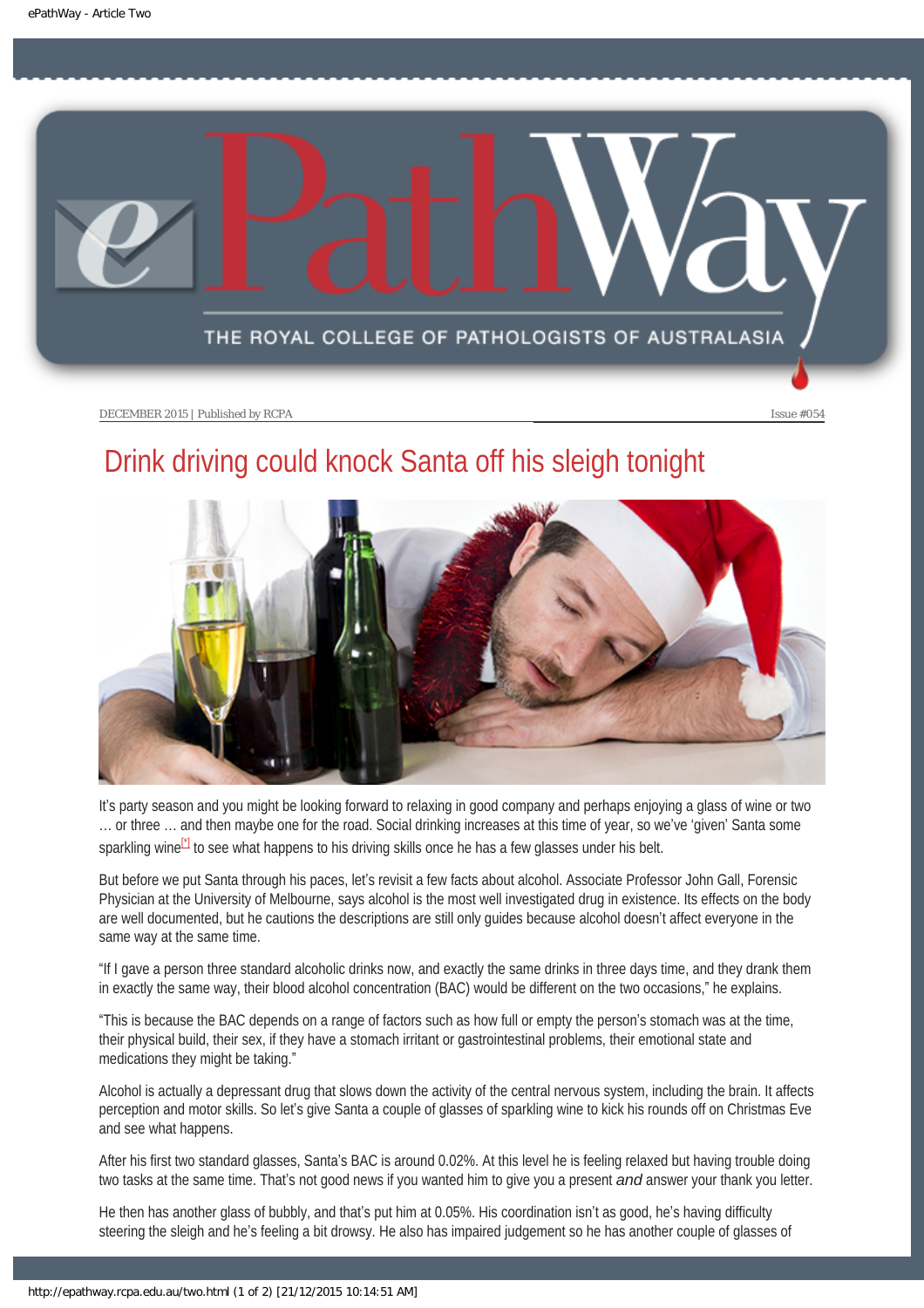bubbly, despite the obvious effects of the alcohol on his motor skills, and leaves a hedge trimmer under a Christmas tree for a two year old.

Santa's BAC is now at 0.10% and his speech is slurred. He's also not able to stay in his lane or brake appropriately. And if he has another couple of drinks, his BAC would be at about 0.15% and he would probably fall out of his sleigh because he'd lost his balance.

"The [tables](http://www.cdc.gov/motorvehiclesafety/impaired_driving/bac.html) that show the effects of blood alcohol concentration on the body at different levels have been around for about 30 or more years. They clearly demonstrate that the advice to not drink and drive is very sound, and if a person gets caught over the limit through a breathalyser, the police often request a blood test to confirm the blood alcohol concentration for evidentiary purposes," explains A/Prof Gall.

That's not a good outcome for an international icon like Santa, or for anyone for that matter. So toast family, friends and the New Year in a [responsible way,](http://www.alcohol.gov.au/internet/alcohol/publishing.nsf/Content/C6738D5F231CC231CA25767200820337/$File/young.pdf) and have a back-up plan if you have too much to drink. And if you're a one-man team like Santa, you should choose drink or drive – but not both.

#### <span id="page-8-0"></span>[\[1\]](#page-7-1)Why did we choose sparkling wine?

Because it's a common drink over the festive season and it goes to your head faster than stronger drinks such as scotch. A/ Prof Gall says this is thought to be because sparkling wine affects the gut's motility, and opens the sphincter to the small bowel where it is quickly absorbed into the bloodstream.

[« Back to Home Page](http://epathway.rcpa.edu.au/index.html)

#### Copyright © 2015 The Royal College of Pathologists of Australasia

RCPA - Durham Hall - 207 Albion St Surry Hills NSW 2010 AUSTRALIA | (+61) 2 8356 5858 | [www.rcpa.edu.au](https://www.rcpa.edu.au/)

[Privacy Policy](https://www.rcpa.edu.au/Content-Library/Privacy.aspx) | [Legal](https://www.rcpa.edu.au/Legal.aspx) | Disclaimer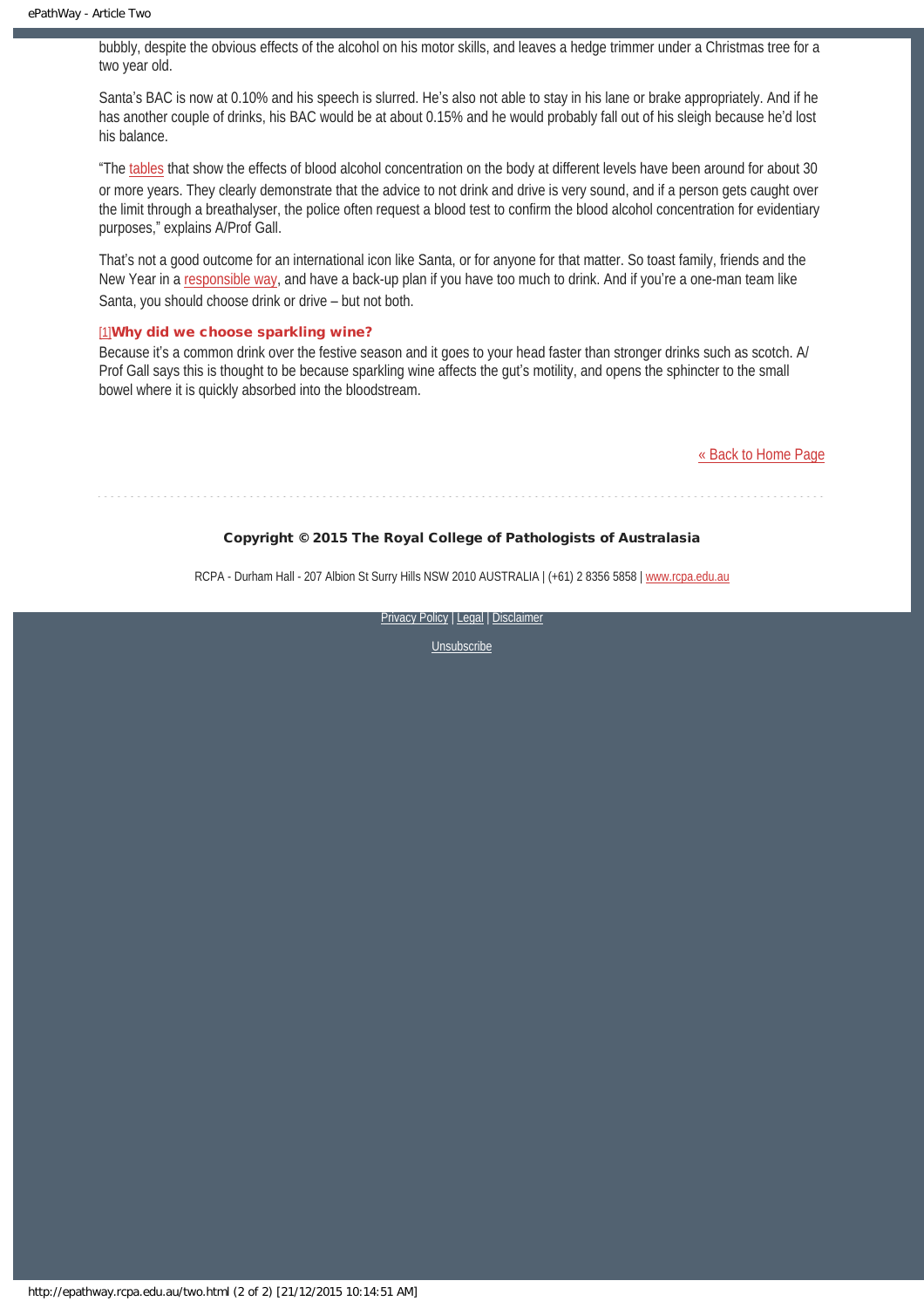<span id="page-9-0"></span>

# Organ donation gives young husband and father a second chance



*Tim Boyle - ICU day 6*

Tim Boyle made medical history when he underwent Australia's first combined small bowel and kidney transplant earlier this year. The operation was successful but his journey is not over yet. Weekly biopsies are required to watch for signs of infection and rejection to ensure they are identified and dealt with as soon as possible.

Tim's journey started 12 years ago when a twisted bowel meant he had to have almost all of his small intestine removed leaving him dependent on intravenous nutrition. His kidneys then failed about 18 months ago, prompting his doctors to put him on the waiting list for an organ donation.

"Tim was hooked up to intravenous nutrition and then dialysis for about 50 hours a week so we hardly saw him," explains his wife, RCPA Fellow Dr Robyn Laurie.

"But the operation and the amazing gift of life from the organ donor means he has been restored to his family and society, and can be a productive person again free from machines. It also means my two young daughters will have their dad around as they grow up."

While Tim is able to eat a normal diet again and no longer needs dialysis, he does need constant monitoring including weekly small bowel biopsies.

"When we look at the biopsies down the microscope we are looking for reaction patterns from bacterial or viral infections, drug toxicities or from rejection of the organ," explains Dr Julie Lokan, Anatomical Pathologist at Austin Hospital in Melbourne who is Tim's consultant pathologist.

"Sometimes a patient can have two reaction patterns at the same time, and other changes that might mimic rejection, so we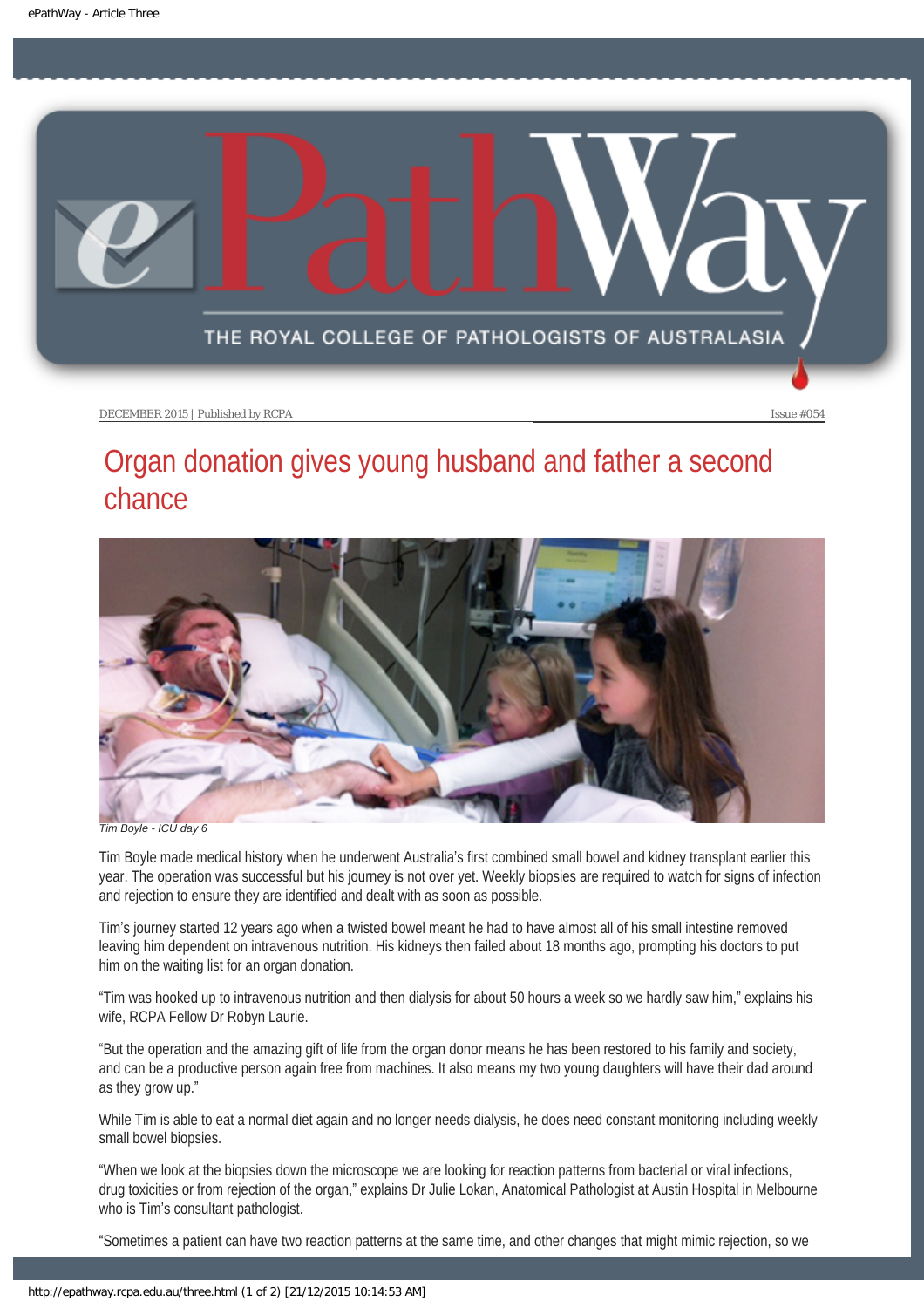have to have specific expertise in interpreting these biopsies. The transplant physician says that he is 'steering the ship' in terms of the patient's care, but we as pathologists are guiding him on where to steer it."

Dr Laurie describes the operation and organ donation as saving her husband's life and changing their family's life, and the ongoing monitoring as reassuring.

"It also means my family can sit down to a family Christmas lunch together for the first time in years without a machine in sight."

Find out about becoming an organ donor on the **[DonateLife](http://www.donatelife.gov.au/)** website.

[« Back to Home Page](http://epathway.rcpa.edu.au/index.html)

#### Copyright © 2015 The Royal College of Pathologists of Australasia

RCPA - Durham Hall - 207 Albion St Surry Hills NSW 2010 AUSTRALIA | (+61) 2 8356 5858 | [www.rcpa.edu.au](https://www.rcpa.edu.au/)

[Privacy Policy](https://www.rcpa.edu.au/Content-Library/Privacy.aspx) | [Legal](https://www.rcpa.edu.au/Legal.aspx) | Disclaimer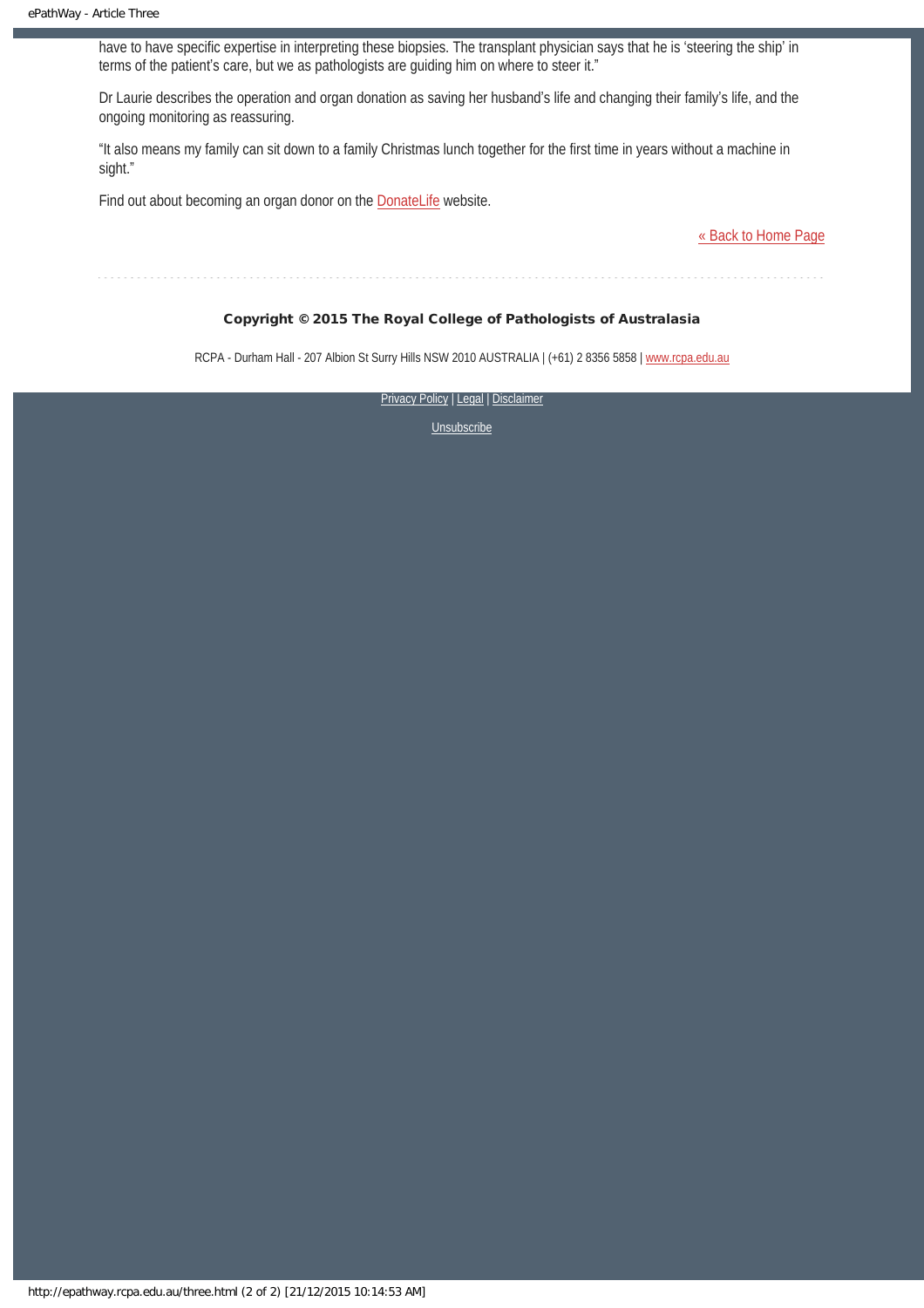<span id="page-11-0"></span>

# Alopecia has some hairy causes



If you feel like 'tearing your hair out' during the festive season, spare a thought for people diagnosed with alopecia. They have a medical condition characterised by hair falling out of its own accord from anywhere hair grows on their body, including their head.

Associate Professor Patrick Emanuel, histopathologist at the Auckland District Health Board, says pathologists determine the cause of alopecia when the clinical signs and symptoms don't point to a firm diagnosis.

"We receive biopsies of the affected area to look at under the microscope. We assess such things as the number of hairs, their morphology or structure, and whether there is any inflammation present. We also determine if it is scarring or nonscarring alopecia, which are the two main classifications, because of the different treatment implications."

Scarring alopecia is typically caused by inflammation that destroys the hair follicle, and may lead to irreversible hair loss. Some causes might be inflammatory disorders, fungal infections or mechanical traction associated with regular aggressive hair-styling techniques.

Non-scarring alopecia is the most common type. It includes male and female pattern hair loss (androgenic alopecia or common baldness), alopecia areata where hair is lost in round or oval patches and usually grows back again, and telogen effluvium which is transient hair loss from different causes such as medication, pregnancy or stress.

"Sometimes the treating doctor will request a hair pull test where they simply pluck or pull hairs out of the patient and send them to a pathologist for examination. We assess how many hairs are in different stages of the growth cycle and look for underlying causes of disease such as telogen effluvium," explains A/Prof Emanuel.

Alopecia has numerous risk factors as well, including getting older and a family history of baldness.

"People think it's normal to go bald as they get older, but androgenic alopecia is regarded as a disorder. Bald people are not